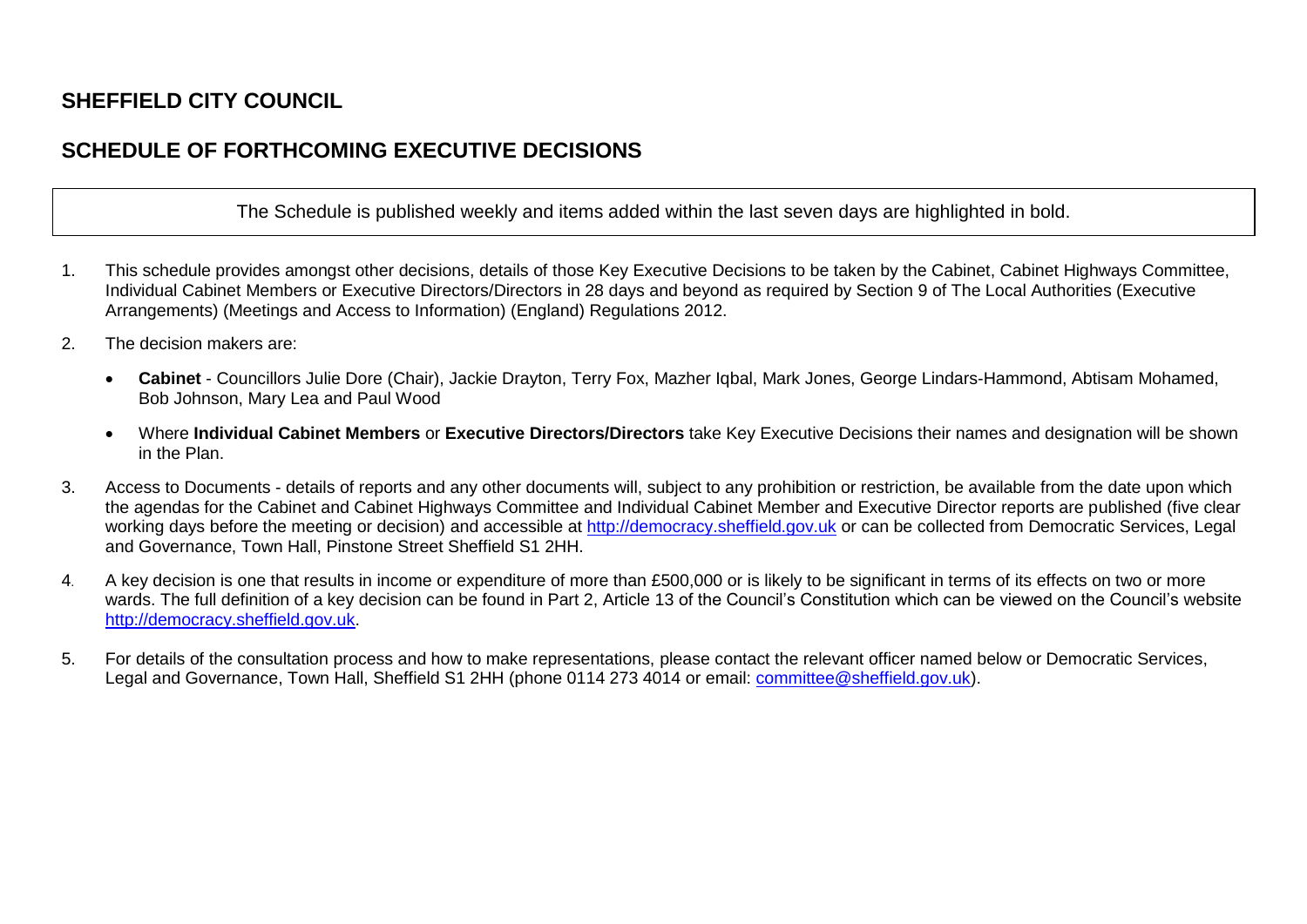| <b>DECISION DATE</b>     | <b>TITLE OF REPORT AND</b><br><b>DESCRIPTION OF DECISION</b><br>$K = Key Decision$                                                                                                                                                                                                                                                                     | <b>DECISION MAKER</b>                                     | <b>WHAT DOCUMENTS</b><br><b>WILL BE</b><br><b>CONSIDERED BY</b><br><b>THE DECISION</b><br><b>MAKER?</b>                                                                                                                                 | <b>DATE</b><br><b>DOCUMENTS</b><br><b>AVAILABLE</b> | <b>CONTACT OFFICER</b><br>(Portfolio, Officer and<br>contact details)                      |
|--------------------------|--------------------------------------------------------------------------------------------------------------------------------------------------------------------------------------------------------------------------------------------------------------------------------------------------------------------------------------------------------|-----------------------------------------------------------|-----------------------------------------------------------------------------------------------------------------------------------------------------------------------------------------------------------------------------------------|-----------------------------------------------------|--------------------------------------------------------------------------------------------|
|                          |                                                                                                                                                                                                                                                                                                                                                        |                                                           |                                                                                                                                                                                                                                         |                                                     |                                                                                            |
| Not before 7 Sep<br>2020 | Acquisition of Land as a<br>Substitute Site in the Brownfield<br>Acquisition Programme (K)<br>The report seeks authority to<br>agree the purchase of a<br>brownfield site, carry out<br>improvement and management<br>and then re-sell for<br>development.                                                                                             | Leader of the Council                                     | Acquisition of a<br>substitute site in the<br><b>Brownfield Acq</b><br>Programme - Report<br><b>Confidential Appendix</b><br>A - Further Detail of<br>Proposal<br><b>Confidential Appendix</b><br><b>B</b> - Previous Cabinet<br>Report | 26/08/20                                            | Place<br><b>Tammy Whitaker</b><br>Tel: 0114 2053230<br>tammy.whitaker@sheffield.gov.<br>uk |
| Not before 8 Oct<br>2020 | Norton Lane: Report on the<br>objection to the proposed<br>advertised Traffic Regulation<br><b>Order for Double Yellow Lines</b><br>This report describes the<br>objections to the proposed<br>measures to restrict<br>inappropriate parking on Norton<br>Lane, Meadowhead, through the<br>introduction of double yellow<br>line parking restrictions. | <b>Cabinet Member for</b><br>Transport and<br>Development | Report of the<br><b>Executive Director</b><br>Place                                                                                                                                                                                     | <b>TBC</b>                                          | Place<br>Andy Godson<br>Tel: 0114 2736205<br>andrew.godson@sheffield.gov.<br>uk            |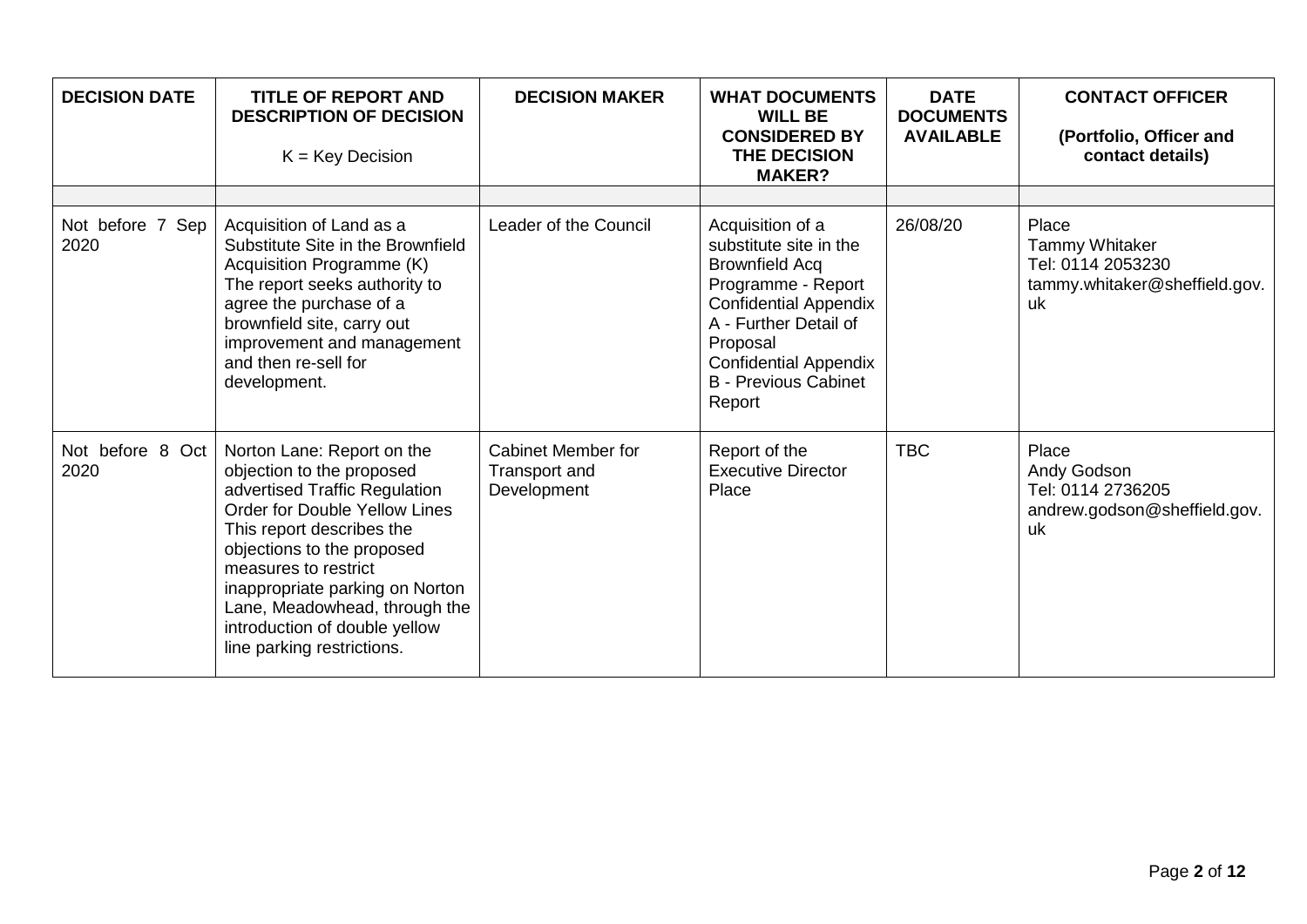| <b>DECISION DATE</b>      | <b>TITLE OF REPORT AND</b><br><b>DESCRIPTION OF DECISION</b><br>$K = Key Decision$                                                                                                                                                                                                                                                                                                                             | <b>DECISION MAKER</b>            | <b>WHAT DOCUMENTS</b><br><b>WILL BE</b><br><b>CONSIDERED BY</b><br>THE DECISION<br><b>MAKER?</b> | <b>DATE</b><br><b>DOCUMENTS</b><br><b>AVAILABLE</b> | <b>CONTACT OFFICER</b><br>(Portfolio, Officer and<br>contact details)     |
|---------------------------|----------------------------------------------------------------------------------------------------------------------------------------------------------------------------------------------------------------------------------------------------------------------------------------------------------------------------------------------------------------------------------------------------------------|----------------------------------|--------------------------------------------------------------------------------------------------|-----------------------------------------------------|---------------------------------------------------------------------------|
| Not before 8 Oct<br>2020  | Disposal of Land at Prince of<br>Wales Road, Manor Top (K)<br>The report will set out proposals<br>for a new retail development<br>and how the retention of an<br>existing boxing club are to be<br>achieved at Manor Top.                                                                                                                                                                                     | Leader of the Council            | Report of the<br><b>Executive Director,</b><br>Place                                             | <b>TBC</b>                                          | Place<br>David White<br>Tel: 0114 2735465<br>david.white@sheffield.gov.uk |
| Not before 21 Oct<br>2020 | Procurement of a Hand Tools,<br><b>Small Plant and Power Tools</b><br>and Grounds Maintenance<br>Equipment Supply Contract (K)<br>The report will seek authority to<br>procure the contracts for the<br>supply of Hand, Small Plant<br><b>Power and Grounds</b><br>Maintenance Tools, primarily to<br>support the Housing and<br>Corporate Repairs and<br>Maintenance Services, and to<br>award the contracts. | <b>Executive Director, Place</b> | Report of the<br>Executive Director,<br>Place                                                    | <b>TBC</b>                                          | Place<br>David Marsden<br>David.Marsden@sheffield.gov.<br>uk              |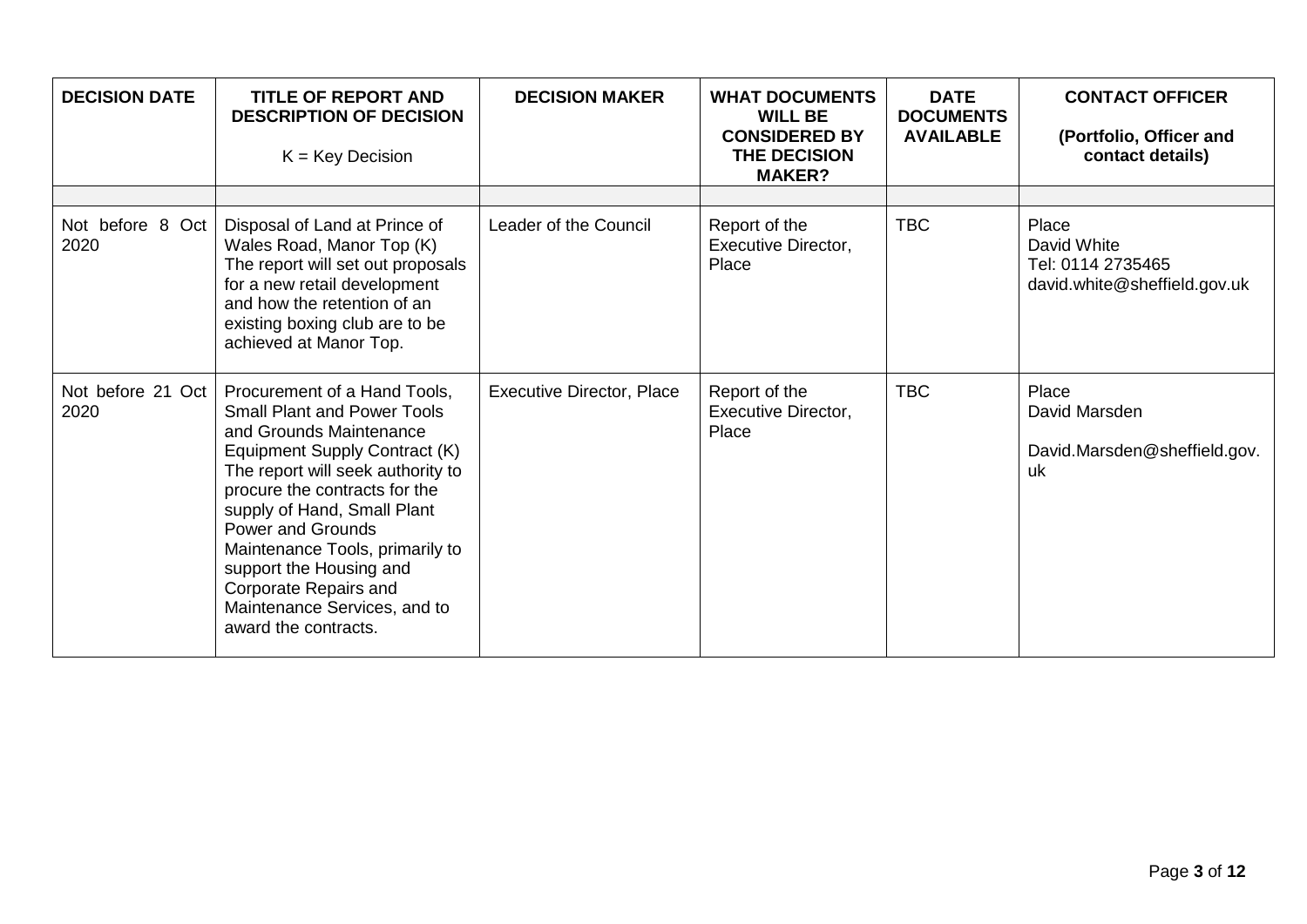| <b>DECISION DATE</b>      | <b>TITLE OF REPORT AND</b><br><b>DESCRIPTION OF DECISION</b><br>$K = Key Decision$                                                                                                                                                                                                                                                                                                                                                                     | <b>DECISION MAKER</b>                                       | <b>WHAT DOCUMENTS</b><br><b>WILL BE</b><br><b>CONSIDERED BY</b><br>THE DECISION<br><b>MAKER?</b> | <b>DATE</b><br><b>DOCUMENTS</b><br><b>AVAILABLE</b> | <b>CONTACT OFFICER</b><br>(Portfolio, Officer and<br>contact details)         |
|---------------------------|--------------------------------------------------------------------------------------------------------------------------------------------------------------------------------------------------------------------------------------------------------------------------------------------------------------------------------------------------------------------------------------------------------------------------------------------------------|-------------------------------------------------------------|--------------------------------------------------------------------------------------------------|-----------------------------------------------------|-------------------------------------------------------------------------------|
| Not before 28 Oct<br>2020 | Provision of the Council's Gas<br>Supply (K)<br>The Council's Gas Supply<br>Contract expires 31 March<br>2021. The report seeks<br>delegated authority to:<br>Re- procure the Councils<br>1.<br>Gas Supply Contract via<br>a Central Purchasing<br>Body (CPB); and<br>To grant delegated<br>2.<br>authority to Director of<br><b>Finance and Commercial</b><br>Services or his/her<br>nominated deputy to<br>award a contract for this<br>procurement. | <b>Executive Director, Place</b>                            | Report of the<br><b>Executive Director</b><br>Place<br>Appendix 1<br>(Confidential)              | 5/11/20                                             | Place<br><b>Nick Slater</b><br>nick.slater@sheffield.gov.uk                   |
| Not before 17 Nov<br>2020 | Heart of the City II Managing<br>Agent (K)<br>Procurement of a Property<br>Manager for the Heart of the<br>City Blocks in Sheffield City<br>Centre via the Crown<br><b>Commercial Service (CCS)</b><br>Framework.                                                                                                                                                                                                                                      | <b>Cabinet Member for</b><br><b>Business and Investment</b> | Report of the<br><b>Executive Director,</b><br>Place                                             | 12/11/20                                            | Place<br><b>Ben White</b><br>Tel: 07826 663 296<br>ben.white@sheffield.gov.uk |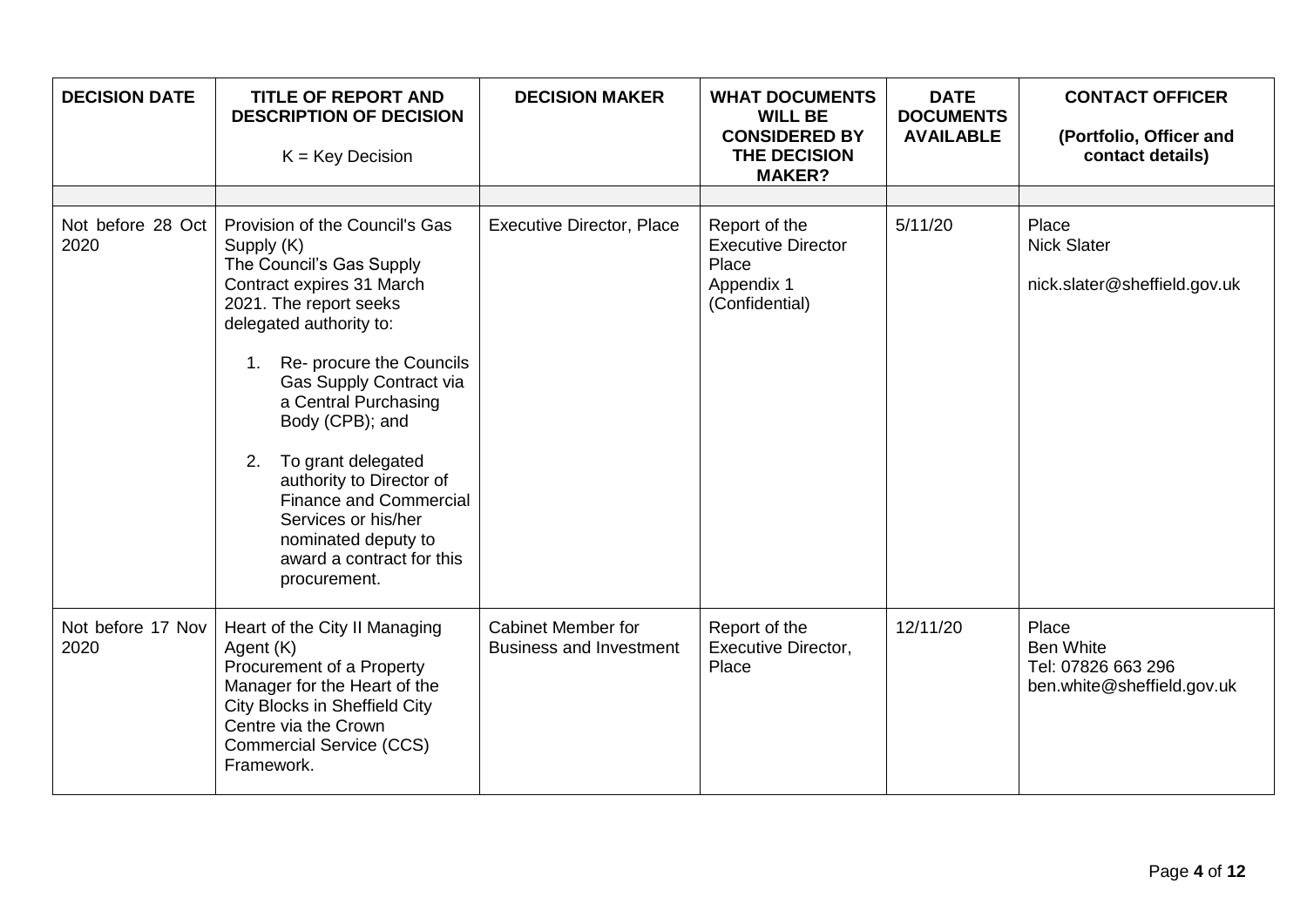| <b>DECISION DATE</b> | <b>TITLE OF REPORT AND</b><br><b>DESCRIPTION OF DECISION</b><br>$K = Key Decision$                                                                                                                                                                                         | <b>DECISION MAKER</b> | <b>WHAT DOCUMENTS</b><br><b>WILL BE</b><br><b>CONSIDERED BY</b><br>THE DECISION<br><b>MAKER?</b> | <b>DATE</b><br><b>DOCUMENTS</b><br><b>AVAILABLE</b> | <b>CONTACT OFFICER</b><br>(Portfolio, Officer and<br>contact details)                                      |
|----------------------|----------------------------------------------------------------------------------------------------------------------------------------------------------------------------------------------------------------------------------------------------------------------------|-----------------------|--------------------------------------------------------------------------------------------------|-----------------------------------------------------|------------------------------------------------------------------------------------------------------------|
| 18 Nov 2020          | Month 6 Capital Approvals<br>2020/21 (K)<br>This report provides details of<br>the additions and variations to<br>the Capital Programme for<br>approval by Cabinet.                                                                                                        | Cabinet               | Report of the<br><b>Executive Director</b><br><b>Resources</b>                                   | 10/11/20                                            | <b>Resources</b><br>Damian Watkinson<br>Tel: 0114 2736831<br>damian.watkinson@sheffield.g<br>ov.uk         |
| 18 Nov 2020          | <b>Revenue Budget and Capital</b><br>Programme Monitoring 2020/21<br>- as at 30/09/2020 (K)<br>This report provides the Month 6<br>monitoring statement on the City<br>Council's Revenue Budget and<br>Capital Programme for 2020/21.                                      | Cabinet               | Report of the<br><b>Executive Director,</b><br><b>Resources</b>                                  | 10/11/20                                            | <b>Resources</b><br>Paul Schofield<br>Tel: 27 36000<br>paul.schofield@sheffield.gov.u<br>κ                 |
| 18 Nov 2020          | <b>Boundary Review at</b><br>Oughtibridge Mill<br>To authorise officers to request<br>a review of the local authority<br>boundary at the Oughtibridge<br>Mill housing development, and<br>to agree interim arrangements<br>for service delivery to affected<br>properties. | Cabinet               | Report of Director of<br>Policy, Performance &<br>Communications                                 | 10/11/20                                            | Policy, Performance and<br>Communications<br>Dan Spicer<br>Tel: 27 34554<br>daniel.spicer@sheffield.gov.uk |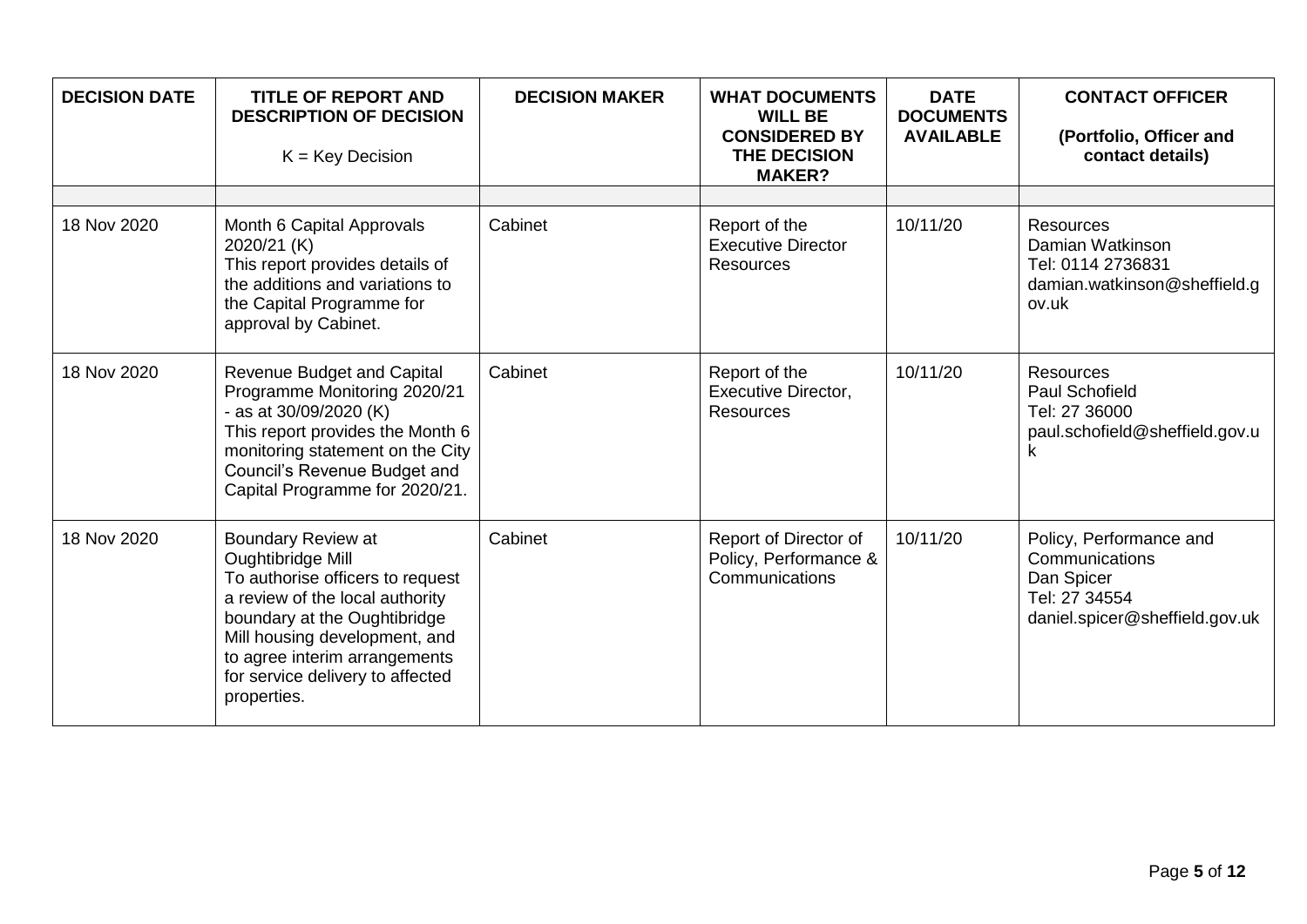| <b>DECISION DATE</b>        | <b>TITLE OF REPORT AND</b><br><b>DESCRIPTION OF DECISION</b><br>$K = Key Decision$                                                                                                                                        | <b>DECISION MAKER</b>            | <b>WHAT DOCUMENTS</b><br><b>WILL BE</b><br><b>CONSIDERED BY</b><br>THE DECISION<br><b>MAKER?</b> | <b>DATE</b><br><b>DOCUMENTS</b><br><b>AVAILABLE</b> | <b>CONTACT OFFICER</b><br>(Portfolio, Officer and<br>contact details)             |
|-----------------------------|---------------------------------------------------------------------------------------------------------------------------------------------------------------------------------------------------------------------------|----------------------------------|--------------------------------------------------------------------------------------------------|-----------------------------------------------------|-----------------------------------------------------------------------------------|
|                             |                                                                                                                                                                                                                           |                                  |                                                                                                  |                                                     |                                                                                   |
| 18 Nov 2020<br>2 Dec 2020   | Licensing Act 2003 - Draft<br><b>Statement of Licensing Policy</b><br>(K)<br>Statutory review of current<br>Licensing Act Policy following a<br>12 week consultation with<br>public, stakeholders and<br>partners.        | Cabinet<br>Council               | Report of the<br>Executive Director,<br>Place                                                    | 10/11/20                                            | Place<br>Jayne Gough<br>Tel: 0114 2930209<br>Jayne.gough@sheffield.gov.uk         |
| Not before 1<br>Dec<br>2020 | The Supply of Liquid Fuels (K)<br>The report seeks approval to<br>call off the YPO Framework for<br>the supply of liquid fuels, initially<br>for a 12-month period with the<br>option to extend for a further 2<br>years. | <b>Executive Director, Place</b> | Report of the<br>Executive Director,<br>Place                                                    | <b>TBC</b>                                          | Place<br>Michael Hague<br>Tel: 0114 2037572<br>michael.hague@sheffield.gov.<br>uk |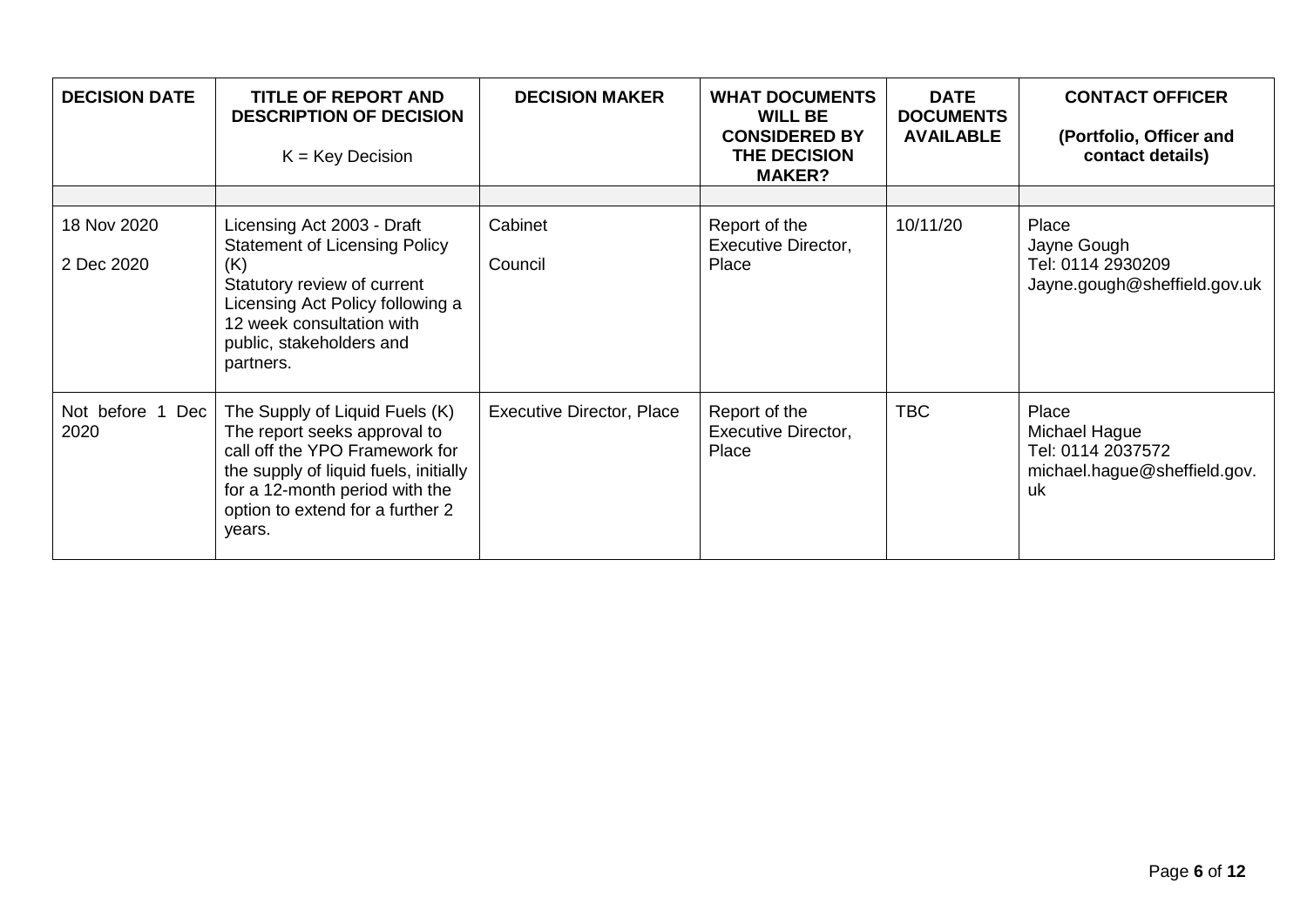| <b>DECISION DATE</b>     | TITLE OF REPORT AND<br><b>DESCRIPTION OF DECISION</b><br>$K = Key Decision$                                                                                                                                                                                                                                                                                                                                     | <b>DECISION MAKER</b>                                | <b>WHAT DOCUMENTS</b><br><b>WILL BE</b><br><b>CONSIDERED BY</b><br><b>THE DECISION</b><br><b>MAKER?</b> | <b>DATE</b><br><b>DOCUMENTS</b><br><b>AVAILABLE</b> | <b>CONTACT OFFICER</b><br>(Portfolio, Officer and<br>contact details)                       |
|--------------------------|-----------------------------------------------------------------------------------------------------------------------------------------------------------------------------------------------------------------------------------------------------------------------------------------------------------------------------------------------------------------------------------------------------------------|------------------------------------------------------|---------------------------------------------------------------------------------------------------------|-----------------------------------------------------|---------------------------------------------------------------------------------------------|
| Not before 1 Dec<br>2020 | <b>Expansion of Sheffield</b><br><b>Libraries Business and</b><br><b>Intellectual Property Centre to</b><br>the Sheffield City Region (K)<br><b>Sheffield Libraries service is</b><br>seeking permission to accept<br>£704,673 of funding from the<br><b>DCMS via The British Library</b><br>over three years to expand its<br><b>Business and Intellectual</b><br><b>Property Centre (BIPC)</b><br>regionally. | <b>Executive Director,</b><br><b>People Services</b> | <b>Report of the</b><br><b>Executive Director,</b><br><b>People Services</b>                            | <b>TBC</b>                                          | <b>People Services</b><br><b>Nick Partridge</b><br>nick.partridge@sheffield.gov<br>.uk      |
| 16 Dec 2020              | Month 7 Capital Approvals<br>2020/21 (K)<br>This report provides details of<br>the additions and variations to<br>the Capital Programme for<br>approval by Cabinet.                                                                                                                                                                                                                                             | Cabinet                                              | Report of the<br><b>Executive Director</b><br><b>Resources</b>                                          | 8/12/20                                             | Resources<br>Damian Watkinson<br>Tel: 0114 2736831<br>damian.watkinson@sheffield.g<br>ov.uk |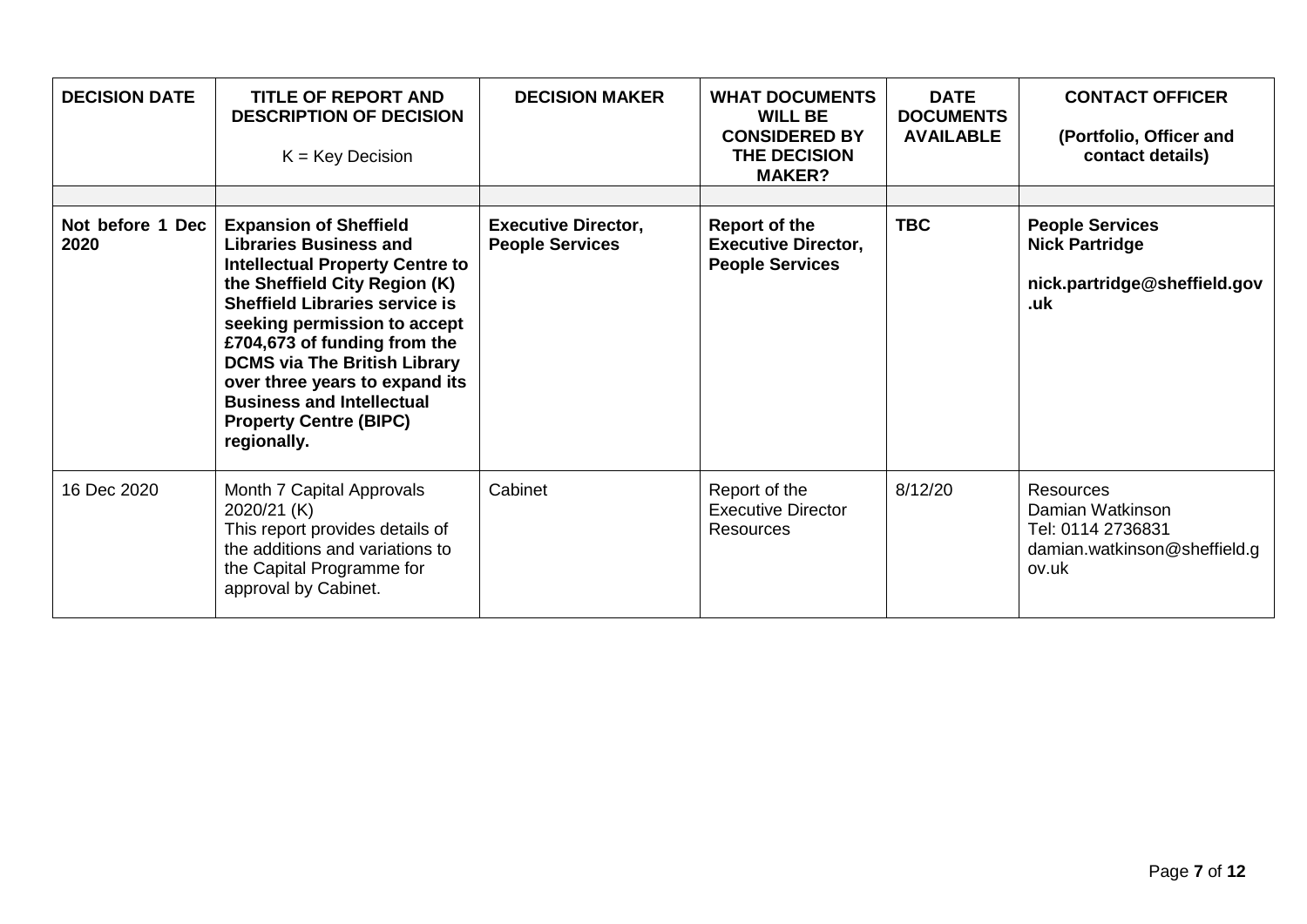| <b>DECISION DATE</b> | <b>TITLE OF REPORT AND</b><br><b>DESCRIPTION OF DECISION</b><br>$K = Key Decision$                                                                                                                                                                                                                                                                                                                                                                                         | <b>DECISION MAKER</b> | <b>WHAT DOCUMENTS</b><br><b>WILL BE</b><br><b>CONSIDERED BY</b><br>THE DECISION<br><b>MAKER?</b> | <b>DATE</b><br><b>DOCUMENTS</b><br><b>AVAILABLE</b> | <b>CONTACT OFFICER</b><br>(Portfolio, Officer and<br>contact details)                              |
|----------------------|----------------------------------------------------------------------------------------------------------------------------------------------------------------------------------------------------------------------------------------------------------------------------------------------------------------------------------------------------------------------------------------------------------------------------------------------------------------------------|-----------------------|--------------------------------------------------------------------------------------------------|-----------------------------------------------------|----------------------------------------------------------------------------------------------------|
| 16 Dec 2020          | Corporate Asset Management<br>Plan(K)<br>This Plan describes how we<br>work to maximise the benefits<br>derived from our land and<br>property assets in supporting<br>service delivery, raising revenue<br>through rental income,<br>delivering on our corporate<br>priorities, raising capital to<br>enable investment and pump<br>priming development and<br>regeneration opportunities<br>through the redevelopment of<br>significant sites and strategic<br>disposals. | Cabinet               | Joint report of the<br><b>Executive Directors,</b><br><b>Place and Resources</b>                 | 8/12/20                                             | Place<br><b>Tammy Whitaker</b><br>Tel: 0114 2053230<br>tammy.whitaker@sheffield.gov.<br>uk         |
| 16 Dec 2020          | Special Educational Needs and<br>Disabilities (SEND) -<br>Ombudsman report<br>The outcome of a recent<br>ombudsman report into Miss B<br>and her son G is required to be<br>discussed at cabinet to consider<br>the actions taken to remedy.                                                                                                                                                                                                                               | Cabinet               | Report of the<br>Executive Director,<br>People Services                                          | 8/12/20                                             | People Services<br><b>Tim Armstrong</b><br>Tel: 0114 2930214<br>tim.armstrong@sheffield.gov.u<br>k |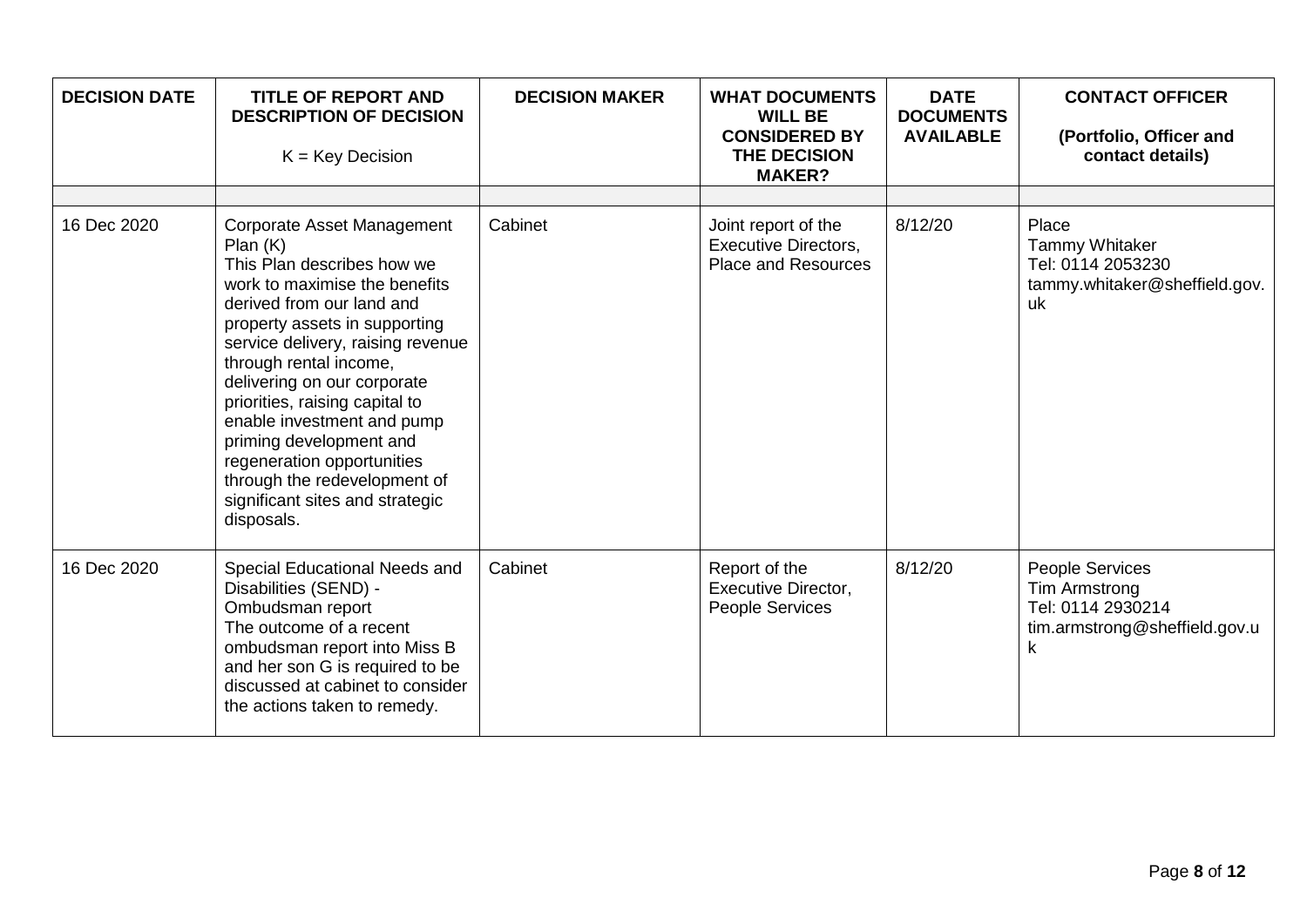| <b>DECISION DATE</b>      | <b>TITLE OF REPORT AND</b><br><b>DESCRIPTION OF DECISION</b><br>$K = Key Decision$                                                                                                                                                                                                                                                                                                                                                                                                                                                                                                                                                                                                                              | <b>DECISION MAKER</b>                                             | <b>WHAT DOCUMENTS</b><br><b>WILL BE</b><br><b>CONSIDERED BY</b><br>THE DECISION<br><b>MAKER?</b> | <b>DATE</b><br><b>DOCUMENTS</b><br><b>AVAILABLE</b> | <b>CONTACT OFFICER</b><br>(Portfolio, Officer and<br>contact details)                      |
|---------------------------|-----------------------------------------------------------------------------------------------------------------------------------------------------------------------------------------------------------------------------------------------------------------------------------------------------------------------------------------------------------------------------------------------------------------------------------------------------------------------------------------------------------------------------------------------------------------------------------------------------------------------------------------------------------------------------------------------------------------|-------------------------------------------------------------------|--------------------------------------------------------------------------------------------------|-----------------------------------------------------|--------------------------------------------------------------------------------------------|
| Not before 16 Dec<br>2020 | Policy for Disposal of Land (to<br>be aligned with Corporate Asset<br>Management Plan)<br>This report sets out the<br>Council's policy on the disposal<br>of Council owned land at less<br>than the best consideration<br>reasonably obtainable. The<br>policy relates to both granting of<br>leases assignment of any<br>unexpired term on a lease that<br>is not less than seven years,<br>grant of easements and the<br>disposal of freeholds.<br>Disposal of land and property<br>held by public authorities can be<br>contentious and it is important<br>that officers are provided with<br>guidelines for good governance<br>to reduce the risk of allegations<br>of impropriety and legal<br>challenges. | <b>Cabinet Member for</b><br>Finance, Resources and<br>Governance | Report of the<br><b>Executive Director,</b><br>Place                                             | <b>TBC</b>                                          | Place<br><b>Tammy Whitaker</b><br>Tel: 0114 2053230<br>tammy.whitaker@sheffield.gov.<br>uk |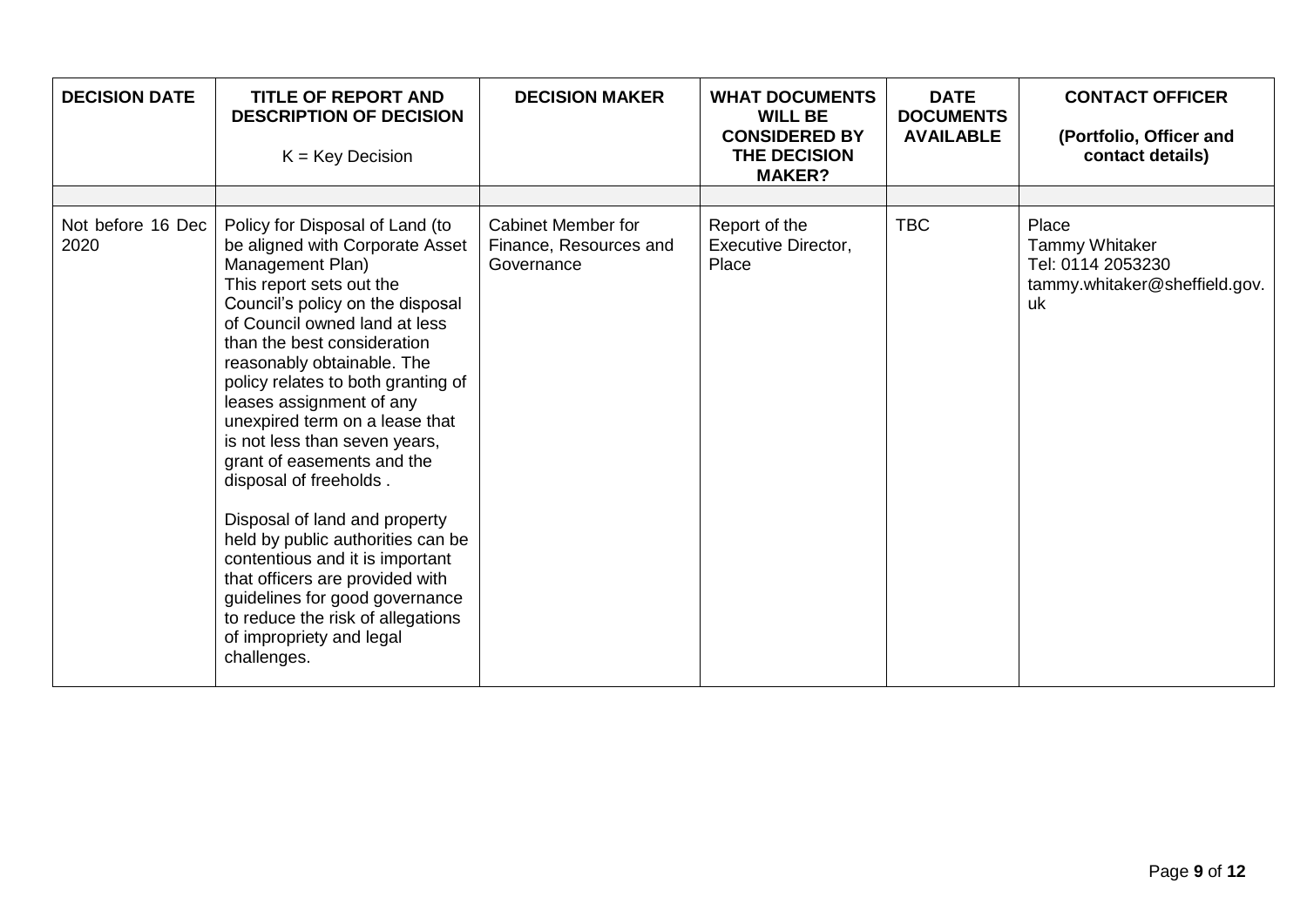| <b>DECISION DATE</b> | <b>TITLE OF REPORT AND</b><br><b>DESCRIPTION OF DECISION</b><br>$K = Key Decision$                                                                                                                                                    | <b>DECISION MAKER</b> | <b>WHAT DOCUMENTS</b><br><b>WILL BE</b><br><b>CONSIDERED BY</b><br>THE DECISION<br><b>MAKER?</b> | <b>DATE</b><br><b>DOCUMENTS</b><br><b>AVAILABLE</b> | <b>CONTACT OFFICER</b><br>(Portfolio, Officer and<br>contact details)                              |
|----------------------|---------------------------------------------------------------------------------------------------------------------------------------------------------------------------------------------------------------------------------------|-----------------------|--------------------------------------------------------------------------------------------------|-----------------------------------------------------|----------------------------------------------------------------------------------------------------|
|                      |                                                                                                                                                                                                                                       |                       |                                                                                                  |                                                     |                                                                                                    |
| 20 Jan 2021          | Month 8 Capital Approvals<br>2020/21 (K)<br>This report provides details of<br>the additions and variations to<br>the Capital Programme for<br>approval by Cabinet.                                                                   | Cabinet               | Report of the<br><b>Executive Director</b><br><b>Resources</b>                                   | 12/1/21                                             | <b>Resources</b><br>Damian Watkinson<br>Tel: 0114 2736831<br>damian.watkinson@sheffield.g<br>ov.uk |
| 20 Jan 2021          | <b>Education and Skills Strategy</b><br>(K)<br>A co-produced Sheffield<br>Education and Skills Strategy.                                                                                                                              | Cabinet               | Report of the<br><b>Executive Director,</b><br>People Services                                   | 8/12/20                                             | People Services<br>Andrew Jones<br>Tel: 07990 594728<br>Andrew.Jones1@sheffield.gov.<br>uk         |
| 17 Feb 2021          | <b>Revenue Budget and Capital</b><br>Programme Monitoring 2020/21<br>- as at 31/12/2020 (K)<br>This report provides the Month 9<br>monitoring statement on the City<br>Council's Revenue Budget and<br>Capital Programme for 2020/21. | Cabinet               | Report of the<br>Executive Director,<br><b>Resources</b>                                         | 9/2/21                                              | <b>Resources</b><br><b>Paul Schofield</b><br>Tel: 27 36000<br>paul.schofield@sheffield.gov.u<br>k. |
| 17 Feb 2021          | Month 9 Capital Approvals<br>2020/21 (K)<br>This report provides details of<br>the additions and variations to<br>the Capital Programme for<br>approval by Cabinet.                                                                   | Cabinet               | Report of the<br><b>Executive Director</b><br><b>Resources</b>                                   | 9/2/21                                              | <b>Resources</b><br>Damian Watkinson<br>Tel: 0114 2736831<br>damian.watkinson@sheffield.g<br>ov.uk |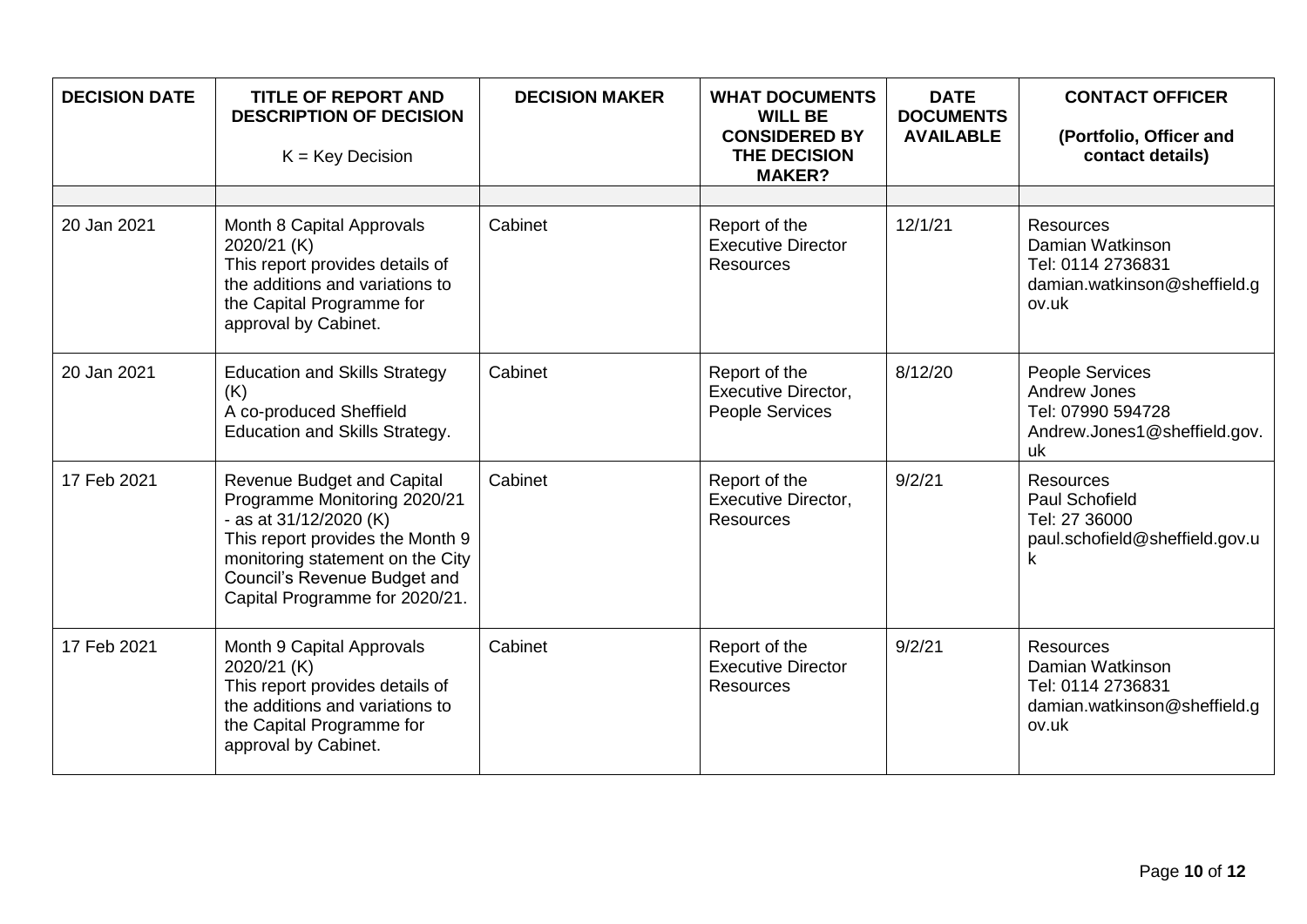| <b>DECISION DATE</b>  |    |     | <b>TITLE OF REPORT AND</b><br><b>DESCRIPTION OF DECISION</b><br>$K = Key Decision$                                                                                                                                                                                                                                                                                                                                                                                                                                                                                                                                  | <b>DECISION MAKER</b>                                    | <b>WHAT DOCUMENTS</b><br><b>WILL BE</b><br><b>CONSIDERED BY</b><br>THE DECISION<br><b>MAKER?</b> | <b>DATE</b><br><b>DOCUMENTS</b><br><b>AVAILABLE</b> | <b>CONTACT OFFICER</b><br>(Portfolio, Officer and<br>contact details)                             |
|-----------------------|----|-----|---------------------------------------------------------------------------------------------------------------------------------------------------------------------------------------------------------------------------------------------------------------------------------------------------------------------------------------------------------------------------------------------------------------------------------------------------------------------------------------------------------------------------------------------------------------------------------------------------------------------|----------------------------------------------------------|--------------------------------------------------------------------------------------------------|-----------------------------------------------------|---------------------------------------------------------------------------------------------------|
|                       |    |     |                                                                                                                                                                                                                                                                                                                                                                                                                                                                                                                                                                                                                     |                                                          |                                                                                                  |                                                     |                                                                                                   |
| <b>Before</b><br>2021 | 28 | Feb | <b>School Admission</b><br>Arrangements for the 2022/23<br><b>Academic Year (K)</b><br>The Local Authority is<br>responsible for setting<br>admission arrangements for<br>all Community and Voluntary<br><b>Controlled Schools. It must</b><br>"Determine" and publish its<br>admission arrangements<br>every year. There is a<br>requirement to consult on the<br>arrangements once every<br>seven years unless there are<br>significant changes<br>proposed.<br>The arrangements were<br>consulted upon last year for<br>2021/22, therefore this key<br>decision is to determine the<br>arrangements for 2022/23. | <b>Cabinet Member for</b><br><b>Education and Skills</b> | <b>Report of the</b><br><b>Executive Director,</b><br><b>People Services</b>                     | <b>TBC</b>                                          | <b>People Services</b><br><b>John Bigley</b><br>Tel: 0114 2734097<br>john.bigley@sheffield.gov.uk |